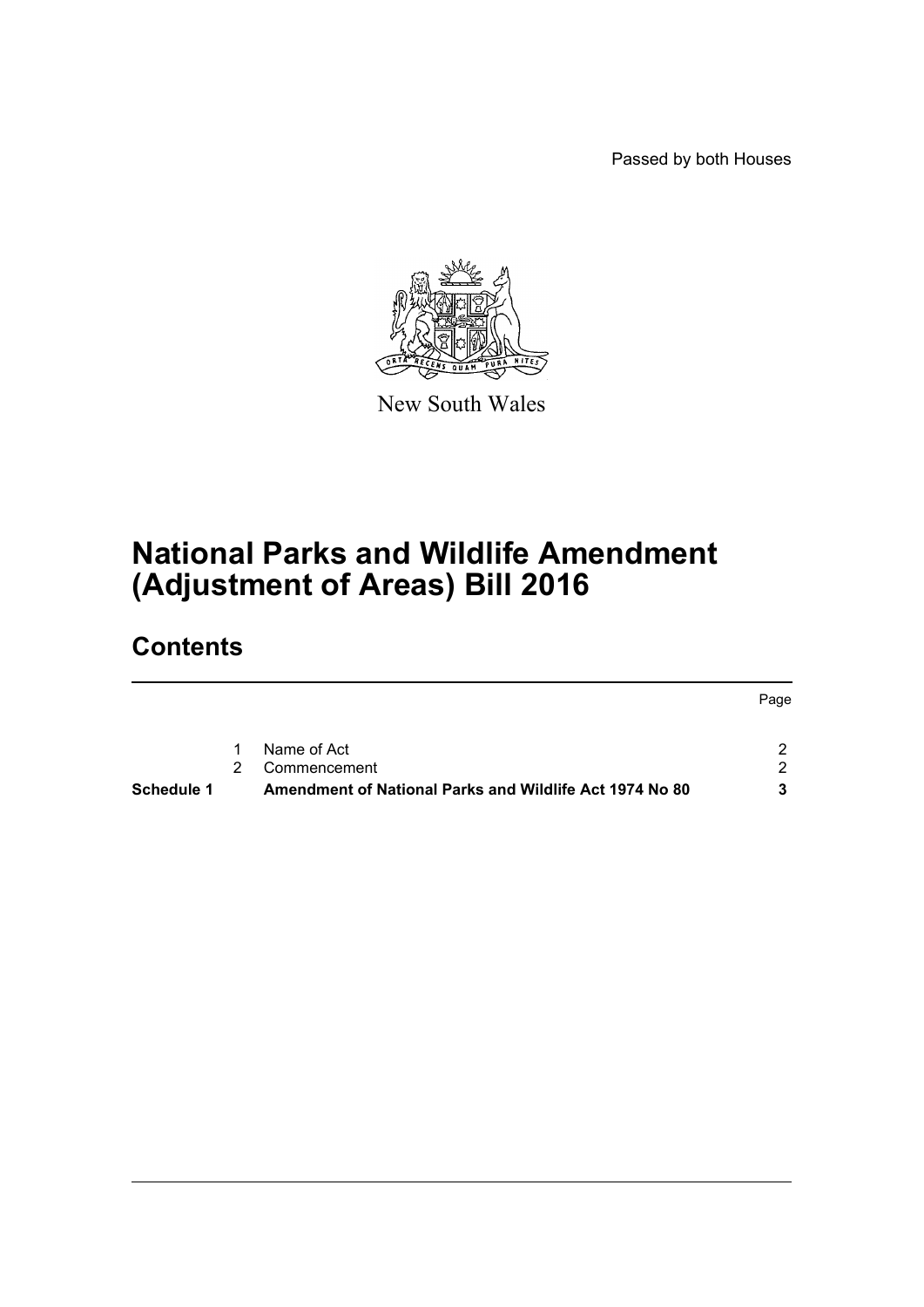*I certify that this PUBLIC BILL, which originated in the LEGISLATIVE COUNCIL, has finally passed the LEGISLATIVE COUNCIL and the LEGISLATIVE ASSEMBLY of NEW SOUTH WALES.*

*Legislative Council 2016* *Clerk of the Parliaments*



New South Wales

# **National Parks and Wildlife Amendment (Adjustment of Areas) Bill 2016**

Act No , 2016

An Act to amend the *National Parks and Wildlife Act 1974* to change the reservation status of certain land; and for other purposes.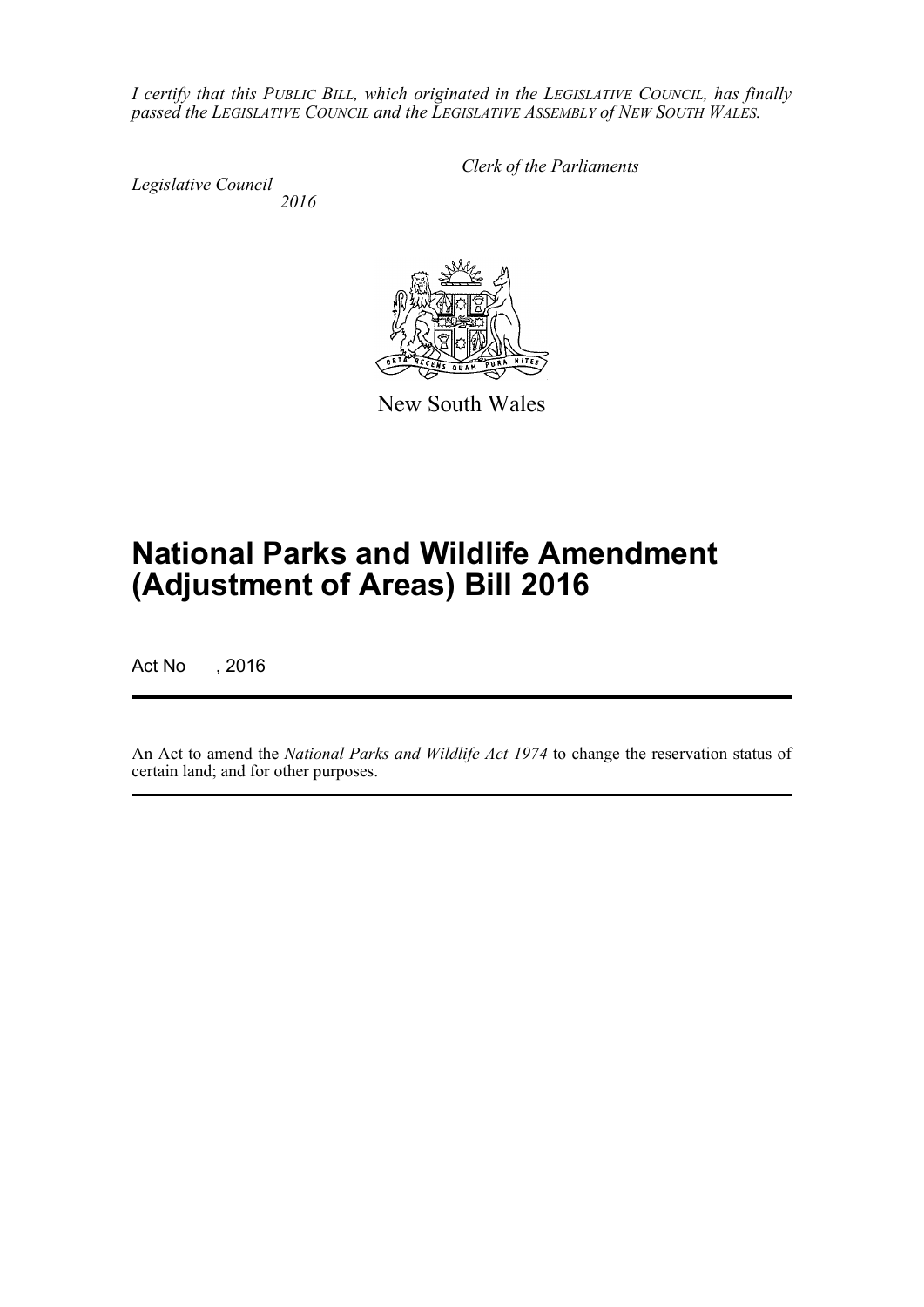## <span id="page-2-0"></span>**The Legislature of New South Wales enacts:**

## **1 Name of Act**

This Act is the *National Parks and Wildlife Amendment (Adjustment of Areas) Act 2016*.

## <span id="page-2-1"></span>**2 Commencement**

This Act commences on the date of assent to this Act.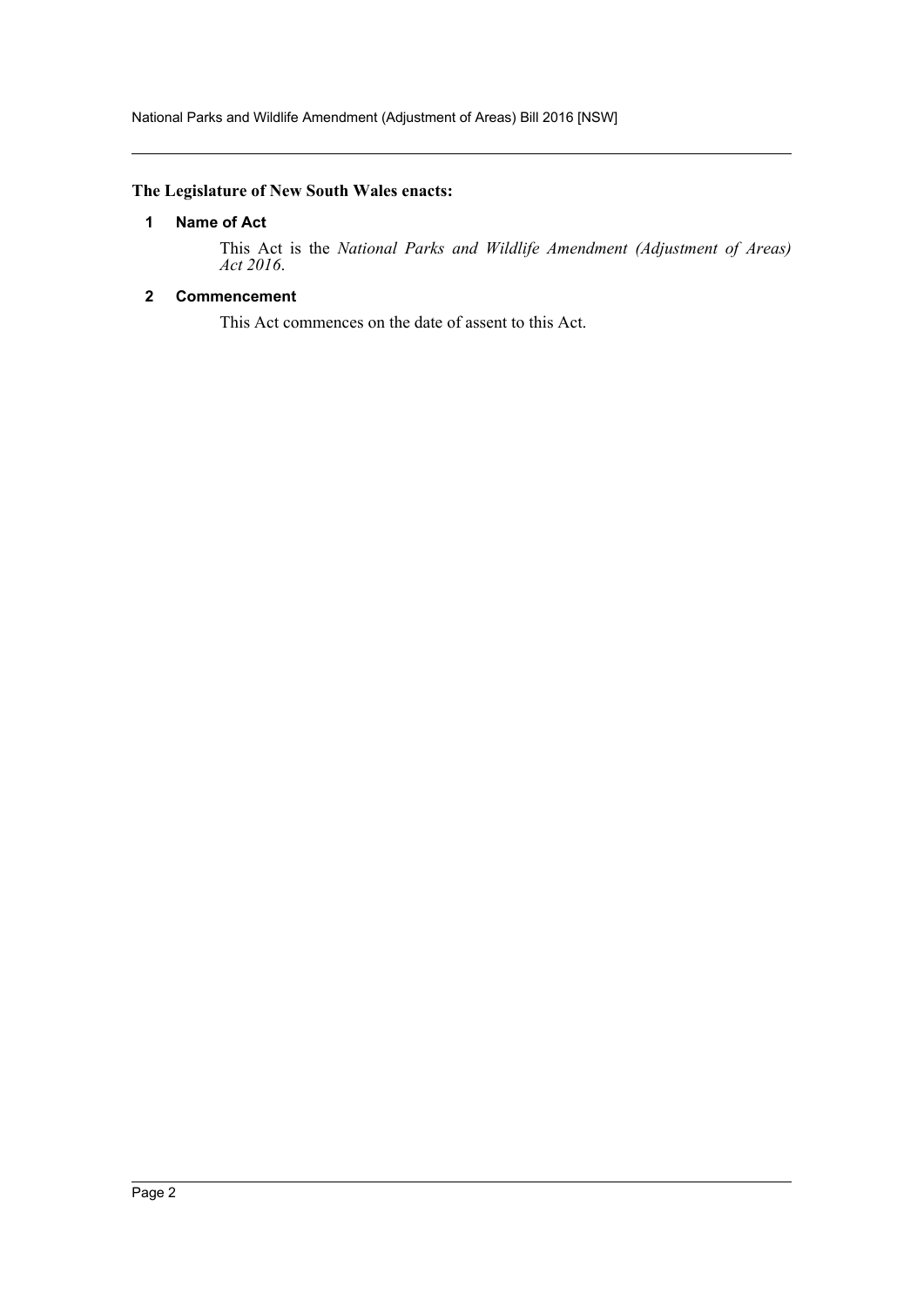# <span id="page-3-0"></span>**Schedule 1 Amendment of National Parks and Wildlife Act 1974 No 80**

#### **[1] Schedule 1 Recategorisation of reserved land**

Insert after Part 4:

# **Part 5 Recategorisation of land by National Parks and Wildlife Amendment (Adjustment of Areas) Act 2016**

## **12 Ben Halls Gap National Park recategorisation**

- (1) This clause applies to Ben Halls Gap National Park, which consists of the following land and has a total area of about 3,018 hectares:
	- (a) Lots 38, 39, 49 and 51, DP 753722,
	- (b) Lot 113, DP 750925.
- (2) The reservation under this Act as national park of the land to which this clause applies is revoked and the land is reserved as a nature reserve to be known as Ben Halls Gap Nature Reserve.

## **13 Khappinghat Nature Reserve (part only) recategorisation**

- (1) This clause applies to land having an area of about 2,020 hectares, as shown by hatching on the diagram catalogued Misc R 00335 (dated 5 February 2015).
- (2) The reservation under this Act as nature reserve of land to which this clause applies is revoked and the land is reserved as a national park to be known as Khappinghat National Park.

## **[2] Schedule 2 Revocation of reservation or dedication of certain land**

Insert after Part 8:

# **Part 9 Revocations under the National Parks and Wildlife Amendment (Adjustment of Areas) Act 2016**

# **25 Revocation of part of Gwydir Wetlands State Conservation Area**

- (1) This clause applies to Lot 6, DP 750519, which has an area of about 88.42 hectares.
- (2) The reservation under this Act as state conservation area of land to which this clause applies is revoked.

## **26 Revocation of part of Jervis Bay National Park**

- (1) This clause applies to land having an area of about 0.1 hectare, as shown by hatching on the diagram catalogued Misc R 01056 (dated 11 February 2015) in the Office of Environment and Heritage.
- (2) The reservation under this Act as national park of land to which this clause applies is revoked.

## **27 Revocation of part of Kosciuszko National Park**

- (1) This clause applies to the following land, which has a total area of about 140.94 hectares:
	- (a) Lots 12–22, DP 1171834,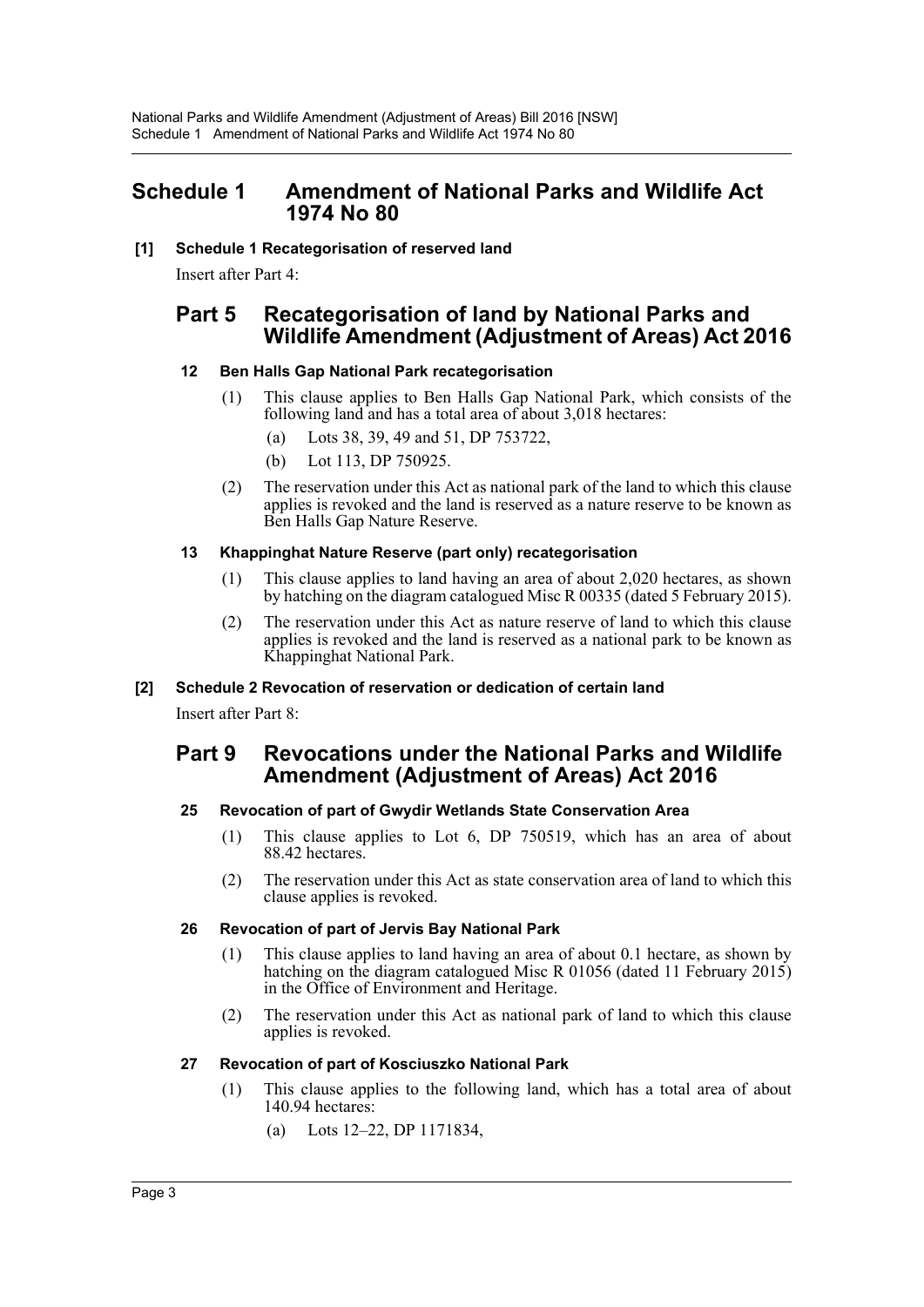- (b) Lots 21–22, DP 1171835,
- (c) Lots 30–48, DP 1171836,
- (d) Lots 40–45, DP 1171838,
- (e) Lots 50–53, DP 1171839,
- (f) Lots 60–73, DP 1171841,
- (g) Lots 7–15, DP 1171844,
- (h) Lots 27–50, DP 1171846,
- (i) Lots 25, 28 and 33, DP 711392.
- (2) The reservation under this Act as national park of land to which this clause applies is revoked.

#### **28 Revocation of part of Ku-ring-gai Chase National Park**

- (1) This clause applies to the following land:
	- (a) land having an area of about 1.25 hectares, as shown by blue hatching on the diagram catalogued Misc R 00337 (dated 11 February 2015) in the Office of Environment and Heritage,
	- (b) land having an area of about 0.768 hectare, as shown by pink shading on the map marked "DS2015/001182", held in the office of Roads and Maritime Services at Parramatta.
- (2) The reservation under this Act as national park of land to which this clause applies is revoked.

#### **29 Revocation of part of Lane Cove National Park (beneath surface)**

- (1) This clause applies to Lot 107, DP 1115606, which has an area of about 0.04 hectare.
- (2) The reservation under this Act as national park of land to which this clause applies is revoked.

#### **30 Revocation of part of Macquarie Pass State Conservation Area**

- (1) This clause applies to Lot 100, DP 1188472, which has an area of about 86.31 hectares.
- (2) To the extent to which land to which this clause applies is reserved under this Act as state conservation area, the reservation is revoked and is taken to have been revoked when the land was transferred to the Illawarra Local Aboriginal Land Council under section 36 of the *Aboriginal Land Rights Act 1983*.

#### **31 Revocation of part of Middle Brother National Park**

- (1) This clause applies to land having an area of about 0.34 hectare, as shown by orange shading on the map marked "C2HC\_MIDDLE BROTHER\_A\_V2.dgn", held in the office of Roads and Maritime Services at Newcastle.
- (2) The reservation under this Act as national park of land to which this clause applies is revoked.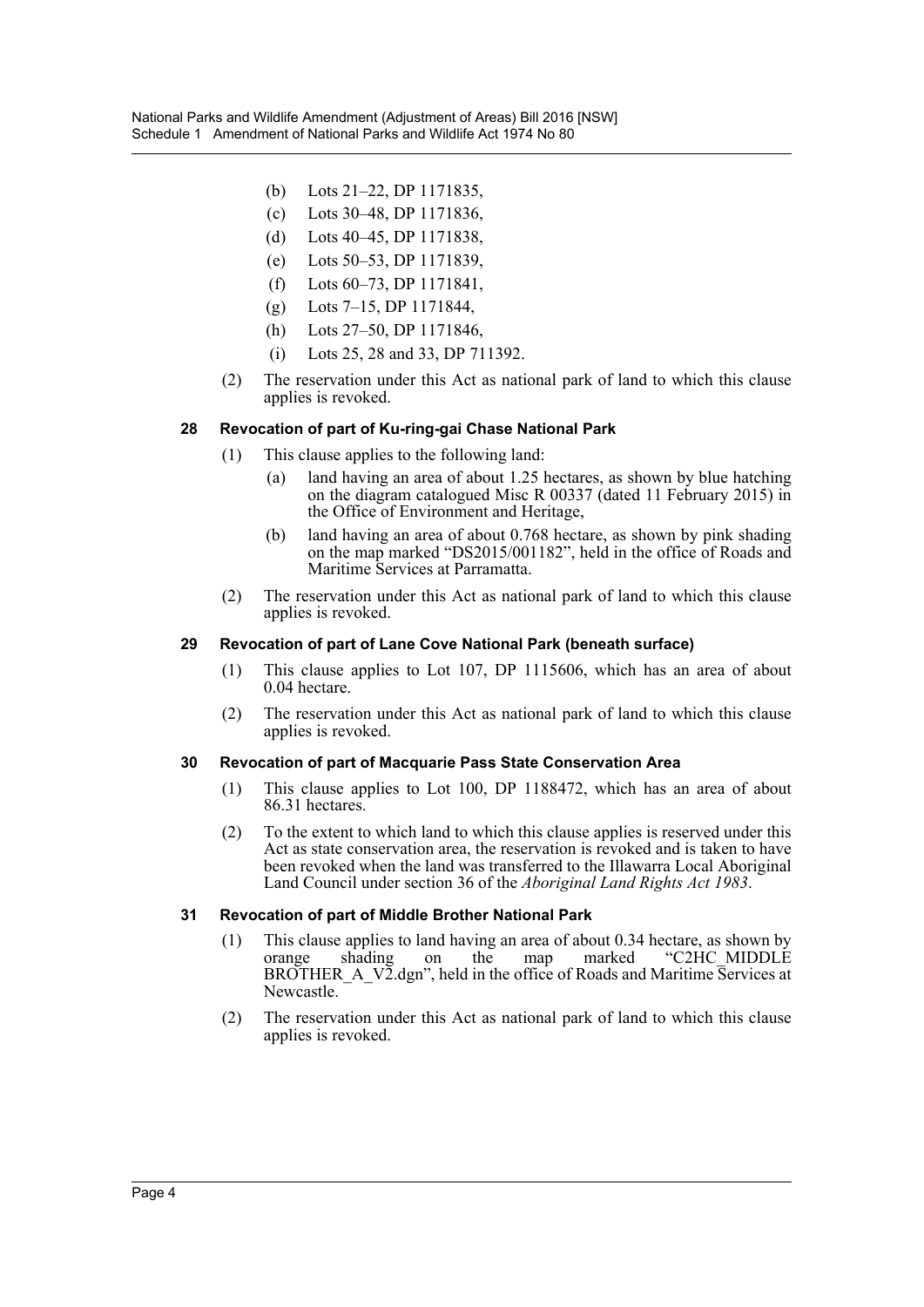#### **32 Revocation of parts of Morton National Park**

- (1) This clause applies to the following land, which has a total area of about 18.5 hectares:
	- (a) the land shown by hatching on the diagram catalogued Misc R 01055 (dated 5 December 2007) in the Office of Environment and Heritage,
	- (b) the land shown by solid black shading on the diagram catalogued Misc R 00336 (dated 17 March 2014) in the Office of Environment and Heritage.
- (2) The reservation under this Act as national park of land to which this clause applies is revoked.

#### **33 Revocation of Penrith Lakes Regional Park**

- (1) This clause applies to Penrith Lakes Regional Park (being Lot 1, DP 860391), which has an area of about 6,656 square metres.
- (2) The reservation under this Act as regional park of land to which this clause applies is revoked.

#### **34 Revocation of parts of Royal National Park**

- (1) This clause applies to the following land:
	- (a) land having an area of about 8.2 hectares, as shown by blue hatching on the diagram catalogued Misc R 00330 (dated 24 January 2014) in the Office of Environment and Heritage,
	- (b) land having an area of about 2.4 hectares, as shown by blue hatching on the diagram catalogued Misc R 00331 (dated 24 January 2014) in the Office of Environment and Heritage,
	- (c) land having an area of about 2.7 hectares, as shown by blue hatching on the diagram catalogued Misc R 00332 (dated 31 January 2014) in the Office of Environment and Heritage,
	- (d) land having an area of about 0.1 hectare, as shown by blue hatching on the diagram catalogued Misc R 00333 (dated 24 January 2014) in the Office of Environment and Heritage.
- (2) The reservation under this Act as national park of land to which this clause applies is revoked.

#### **35 Revocation of part of Wollemi National Park**

- (1) This clause applies to land having an area of about 1.6 hectares, as shown by hatching on the diagram catalogued Misc R 00334 (dated 28 January 2014) in the Office of Environment and Heritage.
- (2) The reservation under this Act as national park of land to which this clause applies is revoked.

#### **36 Revocation of part of Yaegl Nature Reserve**

- (1) This clause applies to land having an area of about 0.11 hectare, as shown edged red on Sheet 3 of the map marked "W2B\_APO\_165b\_NPWS\_YaeglNR", held in the office of Roads and Maritime Services at Grafton.
- (2) The reservation under this Act as nature reserve of land to which this clause applies is revoked.